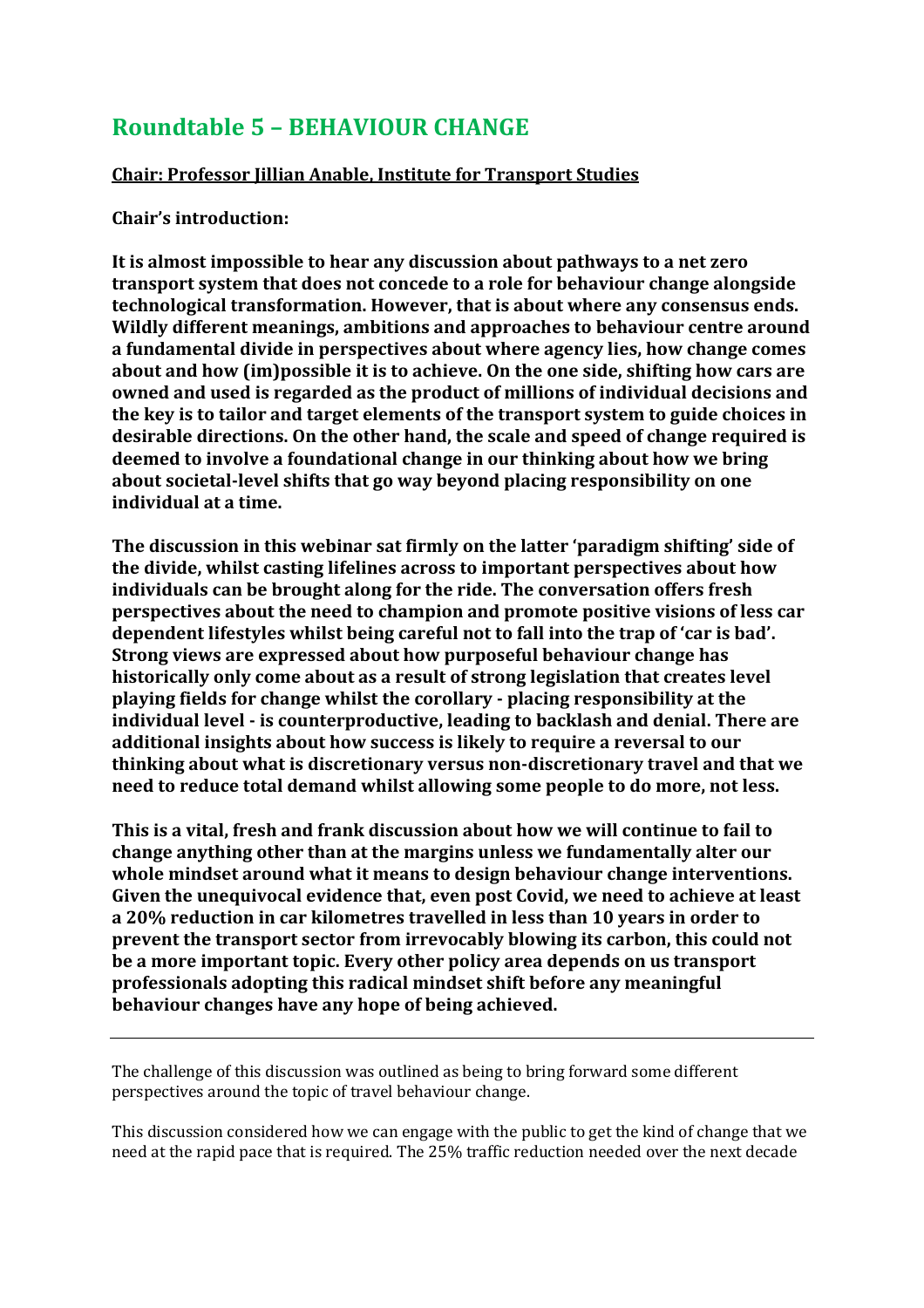in order to deliver on the UK's net zero reduction targets will require a massive cultural change, and it is therefore vital that we start engaging in a very different way with the public.

#### **Look beyond single interventions**

It was suggested that travel behaviour change is almost a "toxic" phrase. It can provoke frustration and outrage as to why people do not do the right thing, and how we can get them to do the right thing.

And it's often talked about with respect to very narrow ideas about specific types of intervention, the balance between 'carrots' and 'sticks', and is all about trying to encourage use of alternatives to the car, often without even daring to mention reducing car use. This is an issue as the former does not necessarily lead to the latter.

"I think one of the first things we need to do if we can is to stop allowing the language and the approach to behaviour change to be confined by single interventions, and it being single interventions that define success or not.

"We are not going to get to net zero by picking off at the edge, these edge cases of car use here and there. We've got to talk about how to get whole scale shifts in mindsets, in social norms, expectations, meanings, visions and of course lifestyles. This is way beyond the transport sector."

Most of the behaviour change that has happened has not come about as the result of transport interventions. "We've got to face up to things that are really blocking these mindset changes."

#### **Creating a positive vision**

It was suggested that we should think about why so little effort is put into nurturing and elevating the less vocal (but often majority) support in favour of certain types of change and intervention.

At the same time, we have to recognise that the debate is often dishonest because we benchmark change against our cosy lifestyles today without being honest about the changes that will happen if we don't succeed.

Without painting a doom and gloom picture, ways must be found to explain how much better it will be if we change how we live.

"We really have to also think about why we don't collect the evidence about the benefits and the positive visions and lifestyles that we are trying to get people to see. We just don't seem to be able to paint those pictures and we need to think about that."

One contributor spoke about growing up in a car dependent household but then living an urban, car-free lifestyle for the past 14 years. "I have managed to live without a car and the benefits of this to me have been insane."

This lifestyle has saved a lot of money, it's reduced their impact on the city but it hasn't inhibited other aspects of their lifestyle. "I've been able to go everywhere I wanted to go."

How can this be sold as a positive vision?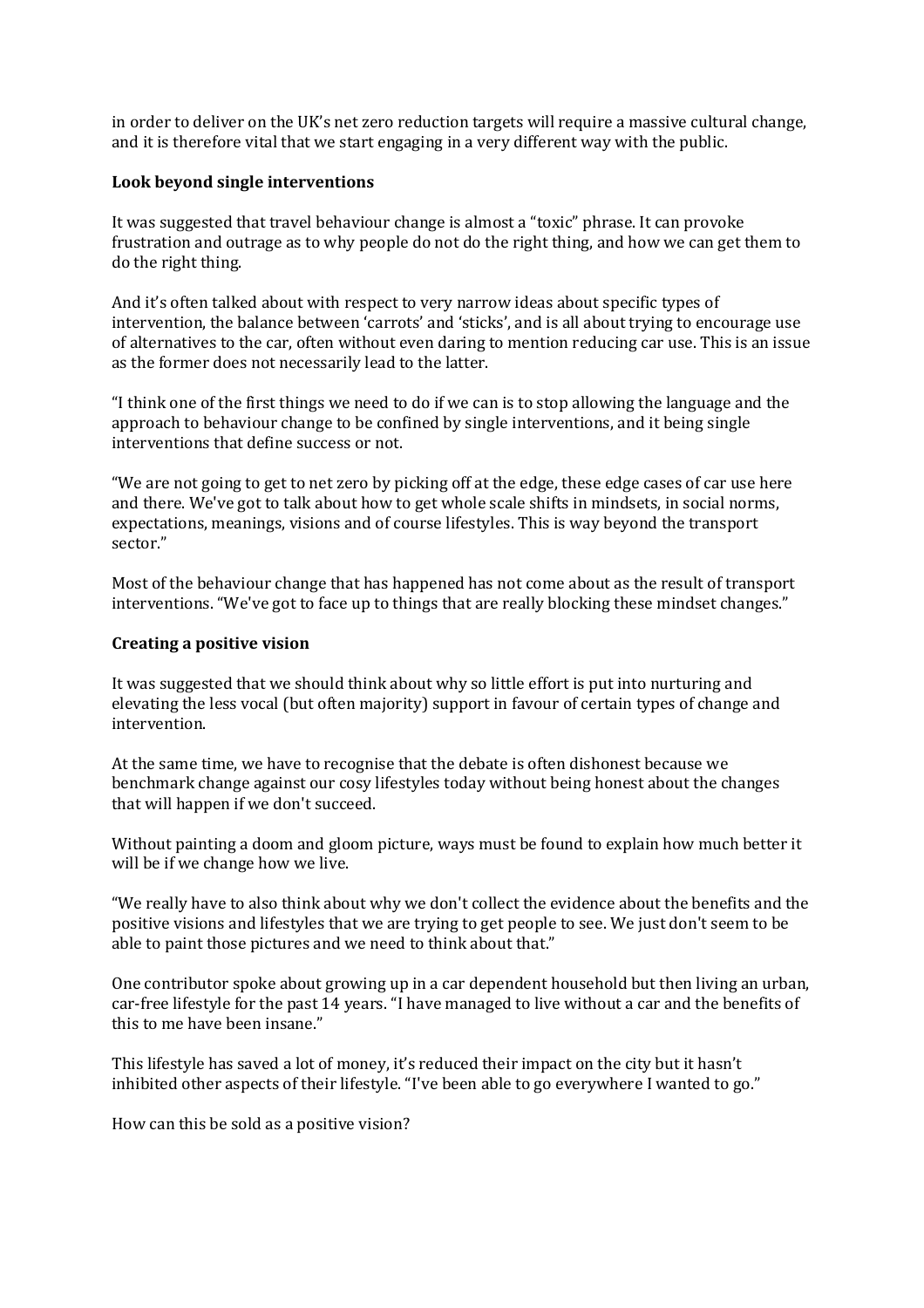"I feel like being car-free for me is something that we need to switch the conversation to allow people to be more proud of it, to allow people to shout about it more and to allow people to fight for it more.

"I think at the minute the overarching feeling is that people fight for their privileges to drive a car. But I often find that if I don't have those privileges I am less likely to fight hard for something I don't have versus the people who have it, and I'm probably the one who's losing out because I'm not fighting as hard."

Moving away from individual car ownership can help us to get to net zero, as well as achieving a range of other individual and societal benefits, but who is promoting this lifestyle?

"The car industry is just so good at selling the empty roads, the car solves everything, the car makes you sexy, the car makes you free. It's freedom, that's what people are selling really. But who's actually selling being free from the car? Who's selling car freedom?"

Should there be a 'car-free society' or some kind of movement? At the moment, cycling groups promote cycling, rail promotes rail, buses promote buses – but no-one is selling the broader concept of car-free living.

Could car-free living become a movement that you could gain 'membership' of. "I can picture people with stickers on their cycle helmets on their bikes, on their backpacks … Can we offer people discounts? Can we give them discounts off the e-scooter network, off the buses? I picture a car-free railcard. Wouldn't that be amazing, you get a car-free railcard?"

Another contributor spoke about the need to empower people and create a greater sense of positivity and pride towards the alternatives to private car use.

"We have a lot of people already who are living car-free lifestyles. Let's think about empowering them and giving those people a voice, but I think also the idea about car-free as a lifestyle. I don't think it needs to be absolute. This is not necessarily about persuading lots of people to suddenly ditch the car entirely.

"It's a mechanism we can use, it's a message we can use to encourage people to think about whether they can take small steps. And I think it's also a way for mobilising communities at a local level."

'Car-free days' have been very successful in numerous locations around the world, but it was suggested that they have been under-utilised in the UK. They can help to get communities thinking about how we can make change in an empowering way and in a way that works for local people, while creating a positive vision of greener, less polluted communities that are less dominated by the private car.

#### **Missing metrics**

It was argued that transport decisions are often made without consideration of the right metrics.

"We can ask all we like about human behaviour but at the moment the metrics that are used for investment in transport are whack."

For example, they assume that time spent in transit is a disutility. The result of this is that they are disproportionately preoccupied with speed and time saving as a metric, not the quality of the journey.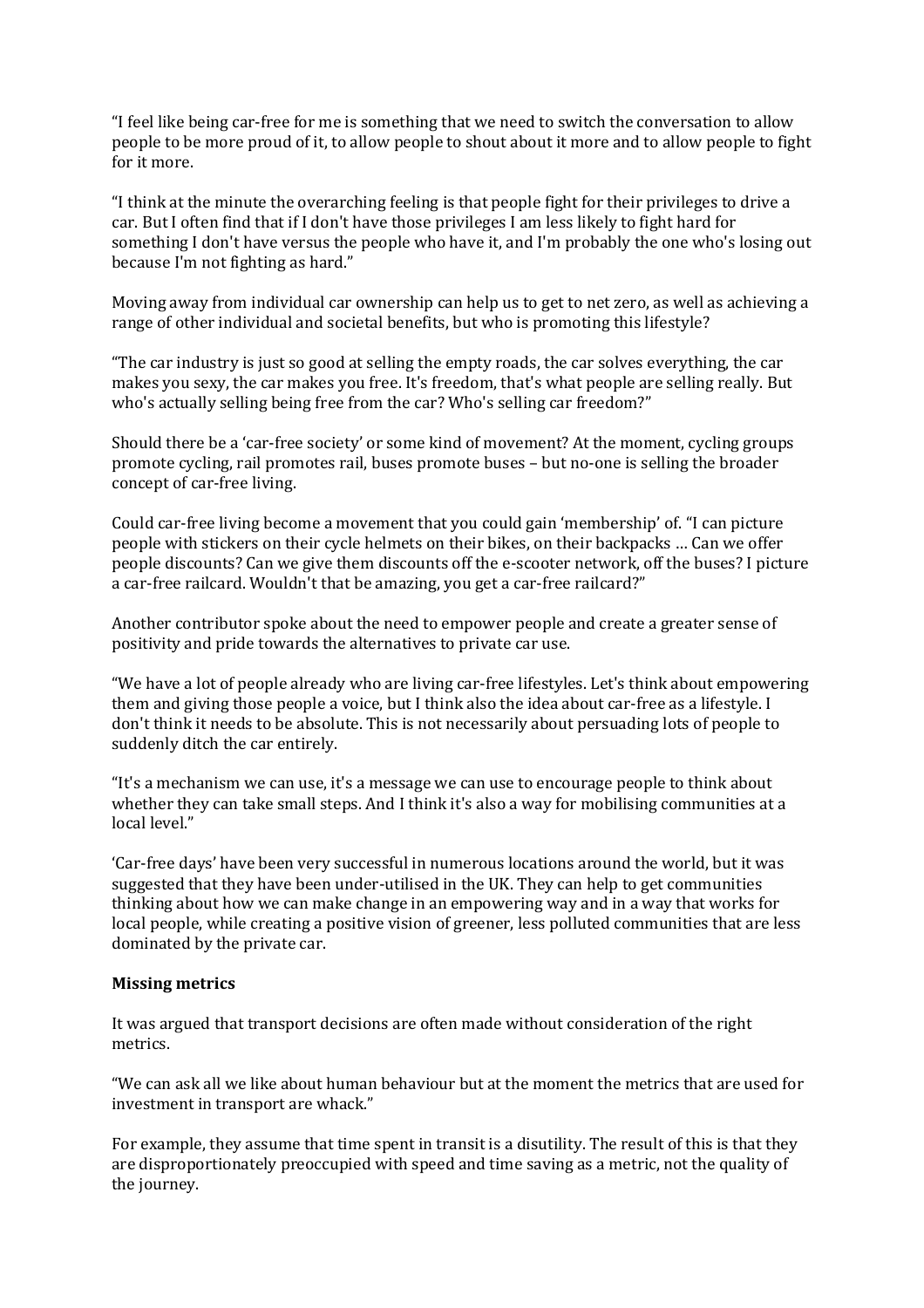This is the kind of metric that we might apply to freight, but it's misaligned with what people actually care about when they make a journey.

"I have perfectly serious colleagues in their fifties who go to the business pod parking at Heathrow Terminal 5. When they arrive they are told that unfortunately the car park is full and they have been upgraded for free to the short stay car park. They admit to me that they are actually gutted because the highlight of their day was going to be riding on the little electronic pod from the car park to the airport.

"Now you can't really justify those electric autonomous private pods if you use conventional transport metrics. It's only when you factor in the fact that people with luggage hate getting onto and off buses [and] that we do quite enjoy a little bit of private space from time to time. It's only on those emotional and psychological factors that we can really justify quite a lot of innovative forms of very, very sustainable transport which just aren't all that fast.

On this basis the contributor suggested that High Speed 2 does not need to be as fast as it is designed to be. "I would argue that for all but a tiny number of people, those people who travel between Manchester and London once a week, we are spending £80bn pounds on High Speed 2 to give a very large number of people a mild convenience [in terms of journey time saving]."

Supporters of the High Speed 2 project emphasise that it's about providing additional capacity rather than journey time savings. But the suggestion was made that you could instead "deliver about 30% of the benefits of High Speed 2, maybe 40%, in six months at a cost of  $\text{\textsterling}\text{1m}$ " by simply using technology to help fill empty trains.

An app that offers passengers the chance to board the first train available to their destination (even if their ticket is for a later train) would reduce the end-to-end journey time, ease crowding at stations and enable passengers to proceed to the more pleasurable and productive part of their journey, the on-board travel experience. This new flexibility would make rail travel more attractive and therefore encourage behaviour change.

"I find it really, really interesting the extent to which in an engineering culture psychological solutions are treated as if they are cheating. If you are an engineer you can only solve problems through engineering because to do it any other way is basically seen as not playing the game. I think this happens when we get an increasingly siloed business culture."

The role of psychology and pricing is vital in terms of influencing behaviour change. The technology is already available to do road pricing, for example, but the real problem is electoral and psychological. How do we get people to accept it?

Continuing with this theme: "We don't have SI units for human emotions, do we? We have SI units for time and speed and we can derive units for punctuality, but we don't have SI units for anxiety."

An example of this is the map on the Uber app, which shows users the location of the vehicle they have booked to come and collect them. This was described as a "psychological game changer" because it offered a degree of reassurance that was not previously available to taxi users while they waited. "It didn't change the duration of the time but it changed the quality of the time."

#### **Tailor actions to individuals**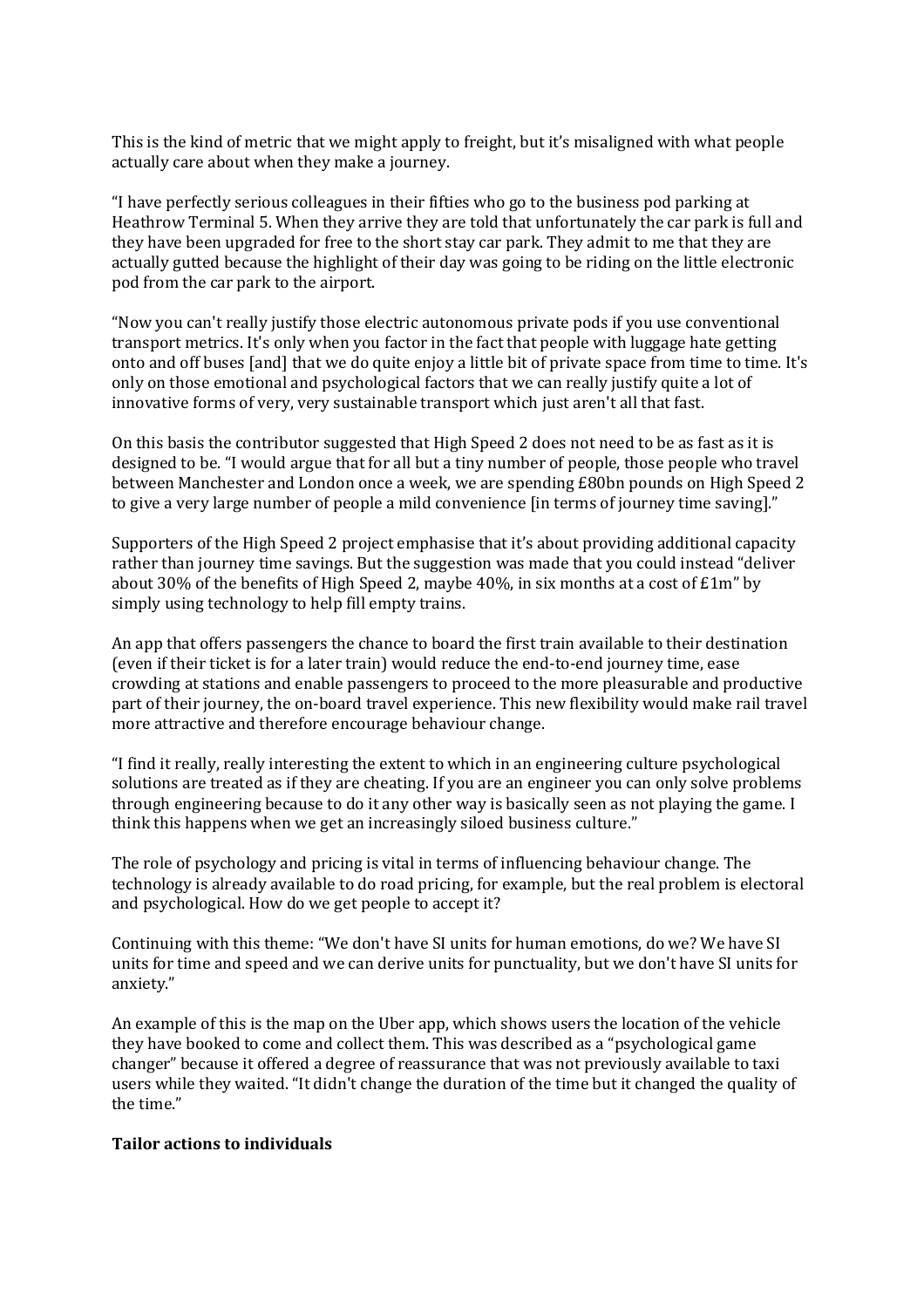One respondent cited the book 'Seeing Like a State: How Certain Schemes to Improve the Human Condition Have Failed' by James C. Scott. It's argument is that the state defines things to optimise legibility and comprehension at the centre, which means it tends to treat people as uniform, fungible and interchangeable units in its plan.

"I don't think anybody in the environmental movement has managed to crack this yet. What we need to do is translate the aggregate changes in behaviour needs into individual behaviours."

An example of how the choice architecture of this could be approached would be to make a list of 10 big things that people can do, 10 medium sized things that people can do, and 10 small things that people can do. Everyone would be asked to pledge to do any three from each list for the next year. At the end of that year if they be offered the opportunity to change their mind and do something else, or build on their pledges.

"I'd make it manageable because what we are currently … asking everybody to do everything all at once. And, like a deer blinded by the headlights, people respond to bad choice architecture by effectively doing nothing at all."

It was also argued that not everybody needs to change their transport behaviour.

"I would say if you are an elderly person and you live in the countryside and you have a petrol engine car which is quite old, and you use it very infrequently to go to the shops and about twice a year you embark on a long distance journey,

I don't think that person is under any obligation to change their behaviour. They are already contributing through their transport, through their movement, very, very little to the problem."

It wouldn't make sense for a person like this to purchase an electric car, because of the resources consumed and the carbon emitted during the manufacture of that vehicle.

"What we need to do is translate the collective aggregate effects we want to see into individual behaviour which is context-sensitive and sensitive to what people are currently doing, and what they could easily be doing, versus things they find impossible to do.

"We are always looking at this problem at the aggregate and we assume that the individual behaviour is just the aggregate divided by 65 million. And that's a very, very crude, ergodic way of looking at the problem. In fact, there are a lot of people who can do a lot more. There are some people who don't need to do any more. And, depending on individual contexts and circumstances, what people can do will vary."

It was also suggested that public transport "tends to be a bit too utilitarian and too egalitarian". It fails to take account of the different priorities of the individuals who make up different sections of society.

For example, wealthy New Yorkers who would never think about travelling on a bus happily use a jitney (a luxury coach with two-plus-one seating and an on-board host), to get to Long Island. "I wonder if trams are a bit too socialist. The reason I said it is because you'll all hate it, but the rest of the economy works that way."

Another argued that "one-size-fits-all messaging is really difficult", citing the Scottish Government's target to reduce car kilometres by 20% by 2030 as an example. "We don't mean 20% for everyone ... We actually mean an awful lot more for some parts of the population and possibly nothing at all for other parts of the population. Or indeed allowing for some growth in mobility in some parts of the population."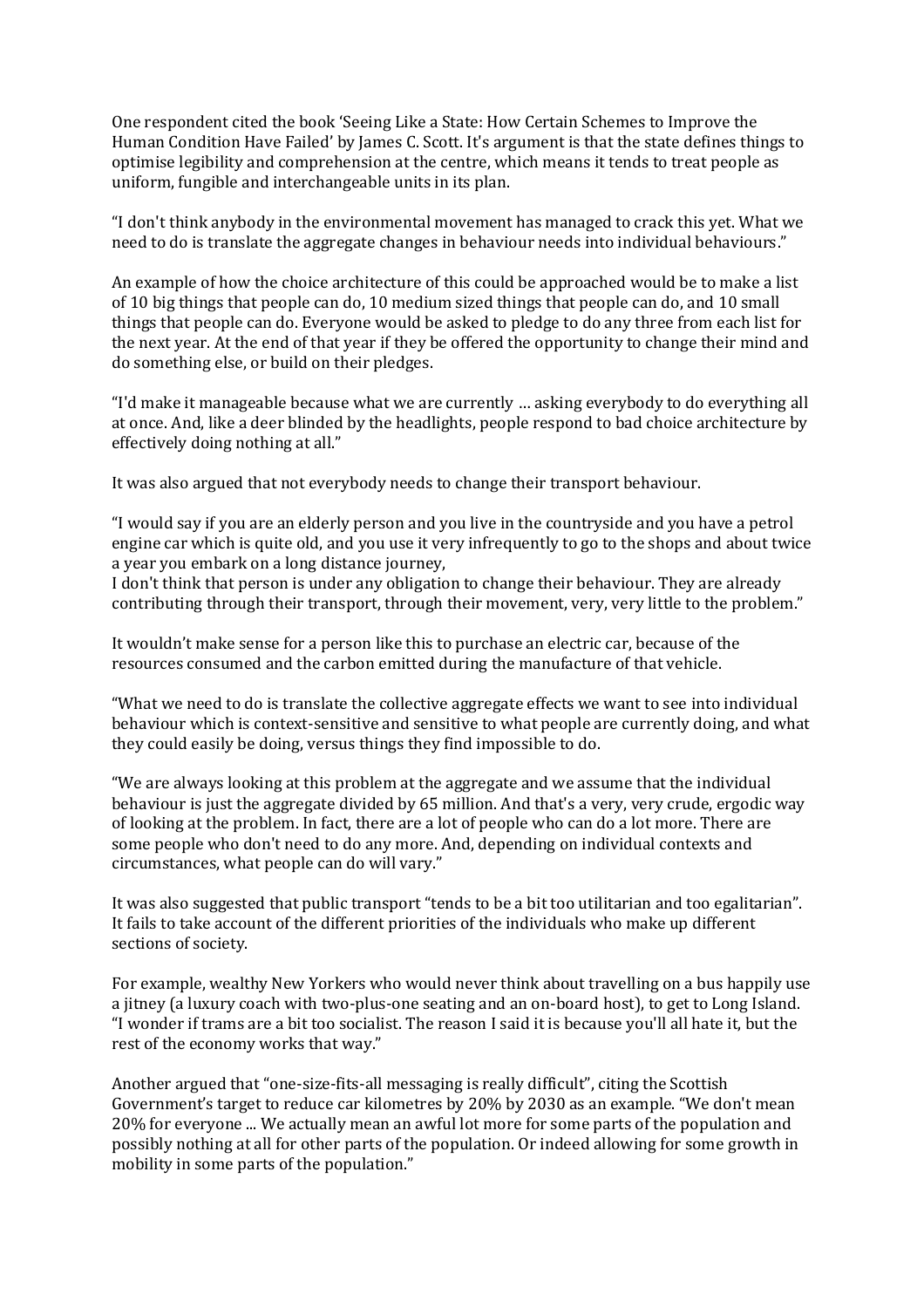### **Video-conferencing should be part of the plan**

The rapid adoption of video conferencing and home working during the coronavirus pandemic was cited as an example that not all pro-environmental behaviour change needs to involve sacrifice.

"A huge amount of travel, particularly business travel, is effectively performative. You have to do it to show willing, to show commitment. In 2017, if I had a two-hour meeting with a client in Frankfurt, not to fly to Frankfurt for the day, even though it might have been preferable to both of us, would have seemed rude.

"One of the most important things we have done here is that we have created a world where performative travel, travel as a form of costly signalling, as proof of commitment, has been slightly reduced."

Why wasn't Department for Transport encouraging video conferencing as an effective way of reducing the need for travel before the pandemic gave us all a crash-course in the technology?

What would the impact on travel have been if the Government had gone to Zoom and purchased nationwide membership for the United Kingdom? How would that have changed travel behaviour? How would that investment compare in value terms, and carbon terms, with spending on transport infrastructure?

However, another contributor suggested that the media might have leapt on the government if it had pursued such a policy, and the retail outlets that depend on hordes of office workers would have lobbied against it.

#### **The car is not a 'bad' thing, and choice is not always available**

One contributor said: "The really bad thing about the car is not the car itself, it's the fact that that once you own a car you become preternaturally reluctant to use any other form of transport. It's a behavioural problem it's not actually a problem with the device itself.

"It's the effect that owning a car has on your subsequent behaviour that needs to be addressed, not the fact that the car is evil in and of itself. A lot of economic activity could not actually take place on affordable land if people weren't able to drive there."

Another argued that discussion about behaviour change too often centred on cars being 'good' or ' bad': "This polarisation is actually killing the debate."

How do you encourage people to change their behaviour when they don't have other choices available to them?

One contributor argued: "We shouldn't place too much emphasis on choice. We need to acknowledge the transport mode the majority of time is not subject to a free, conscious, unfettered choice. And actually by putting too much emphasis on individuals making different choices, better choices, it can be counterproductive, it can be disempowering, it can suggest that we don't really get the practicalities of the everyday."

Another said that public engagement research had found that the discourse around net zero puts a lot of emphasis on individuals, and this can be counter productive.

"Although in this conversation we have accepted that there are infrastructural limitations, I think there's still a tendency to talk about this as an issue of habit or an issue of behaviours.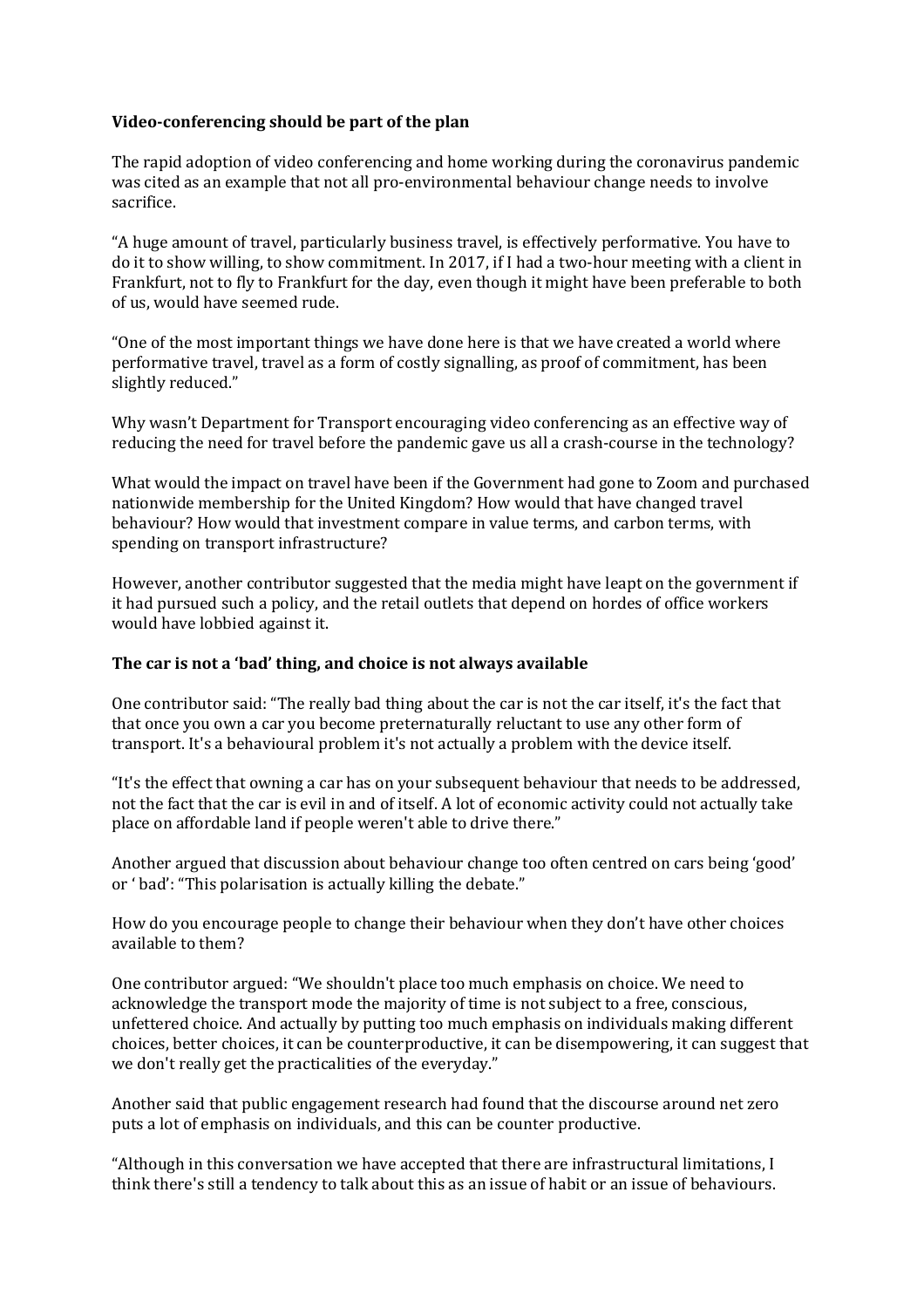"That filters down and you can quite easily see how that can filter into a sort of anti-net zero narrative. People are already trying to push that at the moment, unsuccessfully. You could see how the constant sense that people get that it is being placed on the individual could potentially backfire."

Another pointed out that access to a car expands choice and it's difficult to pull back from that: "I think we do need to recognise why the car is so popular. [It's] because it gives people access to people and places, opportunities and choices, they wouldn't otherwise have.

"We become habituated to quite high levels of access and choice which will be quite hard to claw back from … You can manage without a car in a city centre where the population density is high enough to justify a wide range of goods and services within a short distances, so you can walk or cycle or use public transport. But once you get out the under dense city centres into the suburbs beyond the car it seems to me will always remain attractive."

Meanwhile, another contributor pointed out that leisure travel, which came back strongly as Covid restrictions were lifted, is often talked about as 'discretionary'. However, it should be understood that leisure travel is incredibly important to people and includes a wide array of things, such as caring responsibilities as well as weddings and meeting friends.

"These are the things that actually people perhaps value in society and we have been calling it discretionary and maybe imagining that that's where the savings are going to come from.

"So I think we need to think about mode shift for these kinds of journeys. We've got to start being more targeted about how we are going to try and deliver this behaviour change."

#### **Trip generators should get involved**

One contributor said: "I wonder whether you think there is an opportunity for those that generate travel … to influence those choices by people."

The Transport Decarbonisation Plan published by the Government in the summer of 2021 announced 'Commute Zero' - a package of measures designed to help businesses reduce emissions from their employees' travel. This might see employers encourage car sharing or install showers for cyclists.

Could this kind of initiative help nudge people in the direction of changing how they travel for particular journeys?

#### **Herding and heuristics**

The discussion included a contribution about different communications and advertising campaigns which could broadly be simplified into to 'H's – herding and heuristics.

Herding reassures those reached by the campaign with the message "don't worry everyone else is doing it". For example, a campaign to combat HIV trumpeted how many people were getting HIV tests every year in London to get the message across that this behaviour was normal.

"Human beings do what other human beings do, and we kept coming back to convincing them that they were doing the same that everybody else is doing."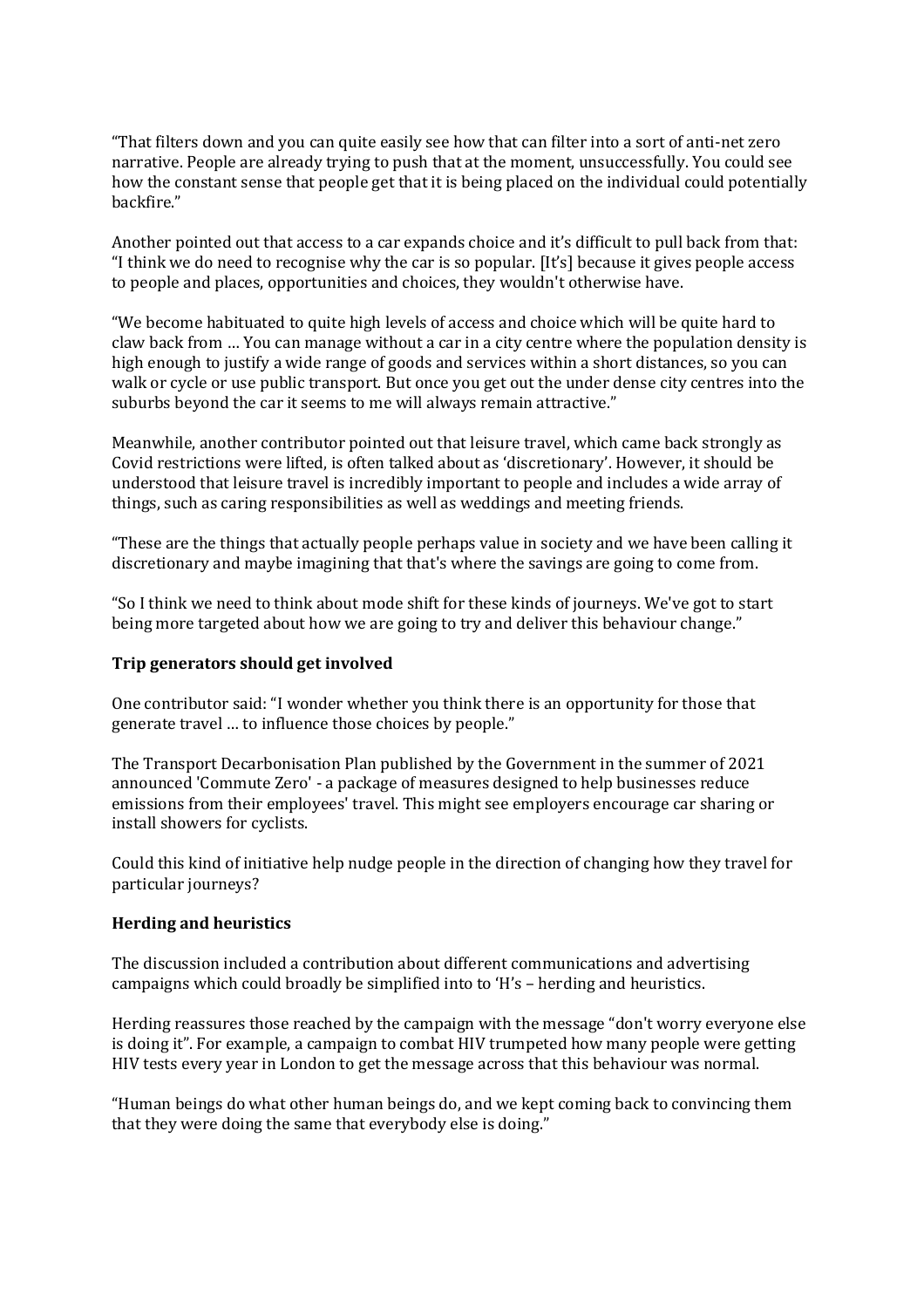A decade-long campaign for Quorn meanwhile focused on heuristics, ie. lazy, quick mental associations. The first was that vegetarianism meant that you would be low on energy, so long distance runner Mo Farah became the figurehead of the campaign to help dispel this myth.

"What we did is we went right after that heuristic, 'if I am veggie I will collapse with fatigue and hunger'. You had to go right at the problem."

The second heuristic was the idea that children would not eat Quorn, so the advertisements switched to having "bundles of kids eating either their faux chicken nuggets or the little cocktail sausage".

The most recent set of advertisements for Quorn went after the heuristic that you couldn't possibly build a decent body with a vegetarian diet. "We had a huge bodybuilder grunting away with giant weights."

Reflecting on experience with communications campaigns: "We nearly always listed out the heuristics. What are the lazy assumptions and habits and mental associations? … We went after them. We really attacked them and called them out for what they were, because behind a lot of those lazy associations there's a degree of nonsense you can unpick. You can't work out if you don't eat meat is a nonsense."

Another contributor said: "I think we could have another workshop to identify these heuristics across the board."

Meanwhile, in terms of herding, people may be unaware how normal being car-free actually is. "If you simply to a lay person, 'did you know that a quarter of households live without a car?', people are flabbergasted."

Commenting on herding, another contributor pointed out that veganism has a high profile despite there being only 600,000 vegans in the UK. In contrast there are 31.3 million car-free people already in the UK (although that includes children and people may be unable to drive or afford a car). "There's a lot of people out there that we should be representing and we should be drumming up support for."

#### **Examples of significant behaviour change**

Covid lockdowns, the ban on smoking in public places, drink driving and same-sex marriage were all cited as examples of fundamental shifts in public behaviour.

The introduction of the congestion charge in central London in February 2003 was cited as a precedent for changing travel behaviour. It reduced traffic by 13 to 15% overnight, and was accompanied by a scaling up of bus service provision in the capital.

They all involved legislation in the first instance before attitudes changed – and it was suggested that the same approach may have to be taken to change transport behaviour.

"I am wondering if we can even get close to the carbon reduction targets without direct legislation to change attitudes in the first place."

This sentiment was echoed by another contributor: "I don't think that's a good thing to do but we are not going to achieve the targets without constraint and I struggle to see a better way of doing that than pricing, fundamentally. You price it and you price road travel. And you've finally got a cause now that the Treasury is losing £28bn a year currently [because the roll-out of electric vehicles is eroding fuel duty revenues].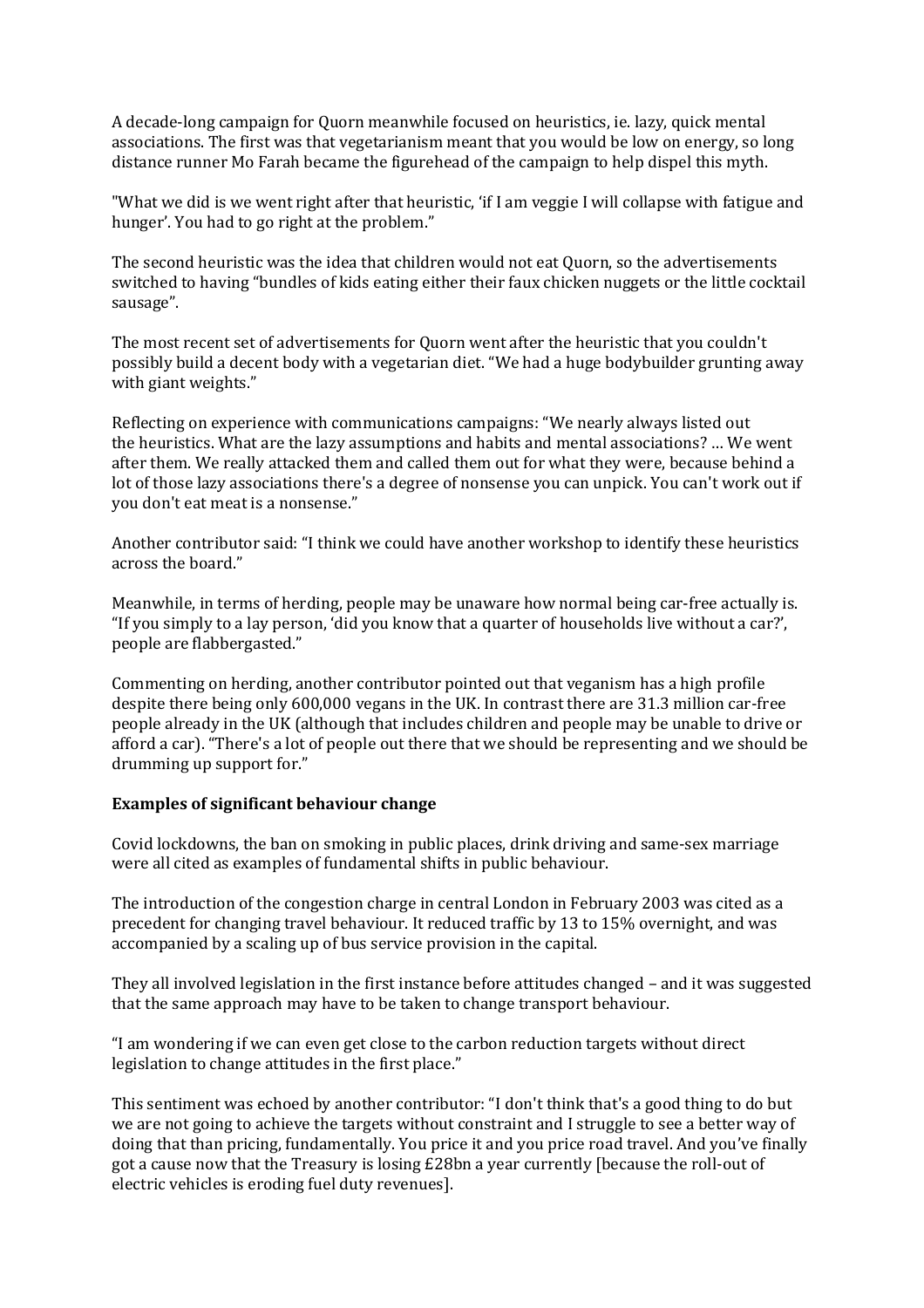"Is there any example out there of massive behaviour change that hasn't revolved around constraint and getting people to not do things? I struggle to think of one."

Another view was that we always approach discussions about behaviour change by saying how difficult it is.

"Actually it's really easy. We know exactly what to do to change behaviour. Behaviour change policy is regulation policy and pricing policy largely … I know there is an oversimplification but essentially we know what to do, we just don't know how to get it done."

Another contributor agreed that pricing was the key, arguing that comparisons with the smoking ban and other behavioural changes were limited.

"The system we are trying to move away from is infrastructure built around a particular energy environment, built around accessible, cheap fossil fuels for a long period of time. So I don't think … behaviour change examples like smoking can really illuminate an awful lot.

"There was actually a good paper written looking at how long do energy transitions take. You are looking at centuries. If you want to do it quicker, moving to a different fuel you can get it to decades. But it's normally through some kind of energy price shock, normally an external thing."

Despite the huge scale of meeting the Government's carbon reduction targets, talking about radical interventions like rationing, as happened during the Suez Crisis, risks provoking a backlash.

"It's no use just saying that because if a politician comes on stage and says 'we have to be serious, this is what we doing', you end up with the 'gilets jaunes'. I agree … that we need to be serious about these targets, but just saying we need to be serious about these targets over and over again isn't going to get you where we need to be.

"I think if you tell people 'net zero is going to look like first lockdown did' you are going to be further away from where you need to get to than where you started. This is not just a one-off blip like the Suez Crisis. It's something that is structurally about what our society is going to look like."

#### **What did the pandemic teach us?**

The pandemic has seen a radical behaviour change in relation to transport. During lockdowns the number of trips plummeted as the population followed instructions to stay at home. And, as restrictions have eased, it's clear that many of them are continuing to spend more time at home and in their local neighbourhoods. The pandemic demonstrated that it's possible for many of us to work and shop at home.

Research into how Covid has changed travel behaviour found that the wealthiest and the most hyper-mobile are the ones that have been most able to reduce their commute and business travel. These are the journeys that were reified before and we had to plan our transport network to enable them. These are the high value trips in the economy, but they are also the most flexible. But the Government was accused of failing capitalise on the opportunity provided by this.

"The absence of any great national policy response to jump on this and say 'this is a key part of our travel reduction' is deeply problematic."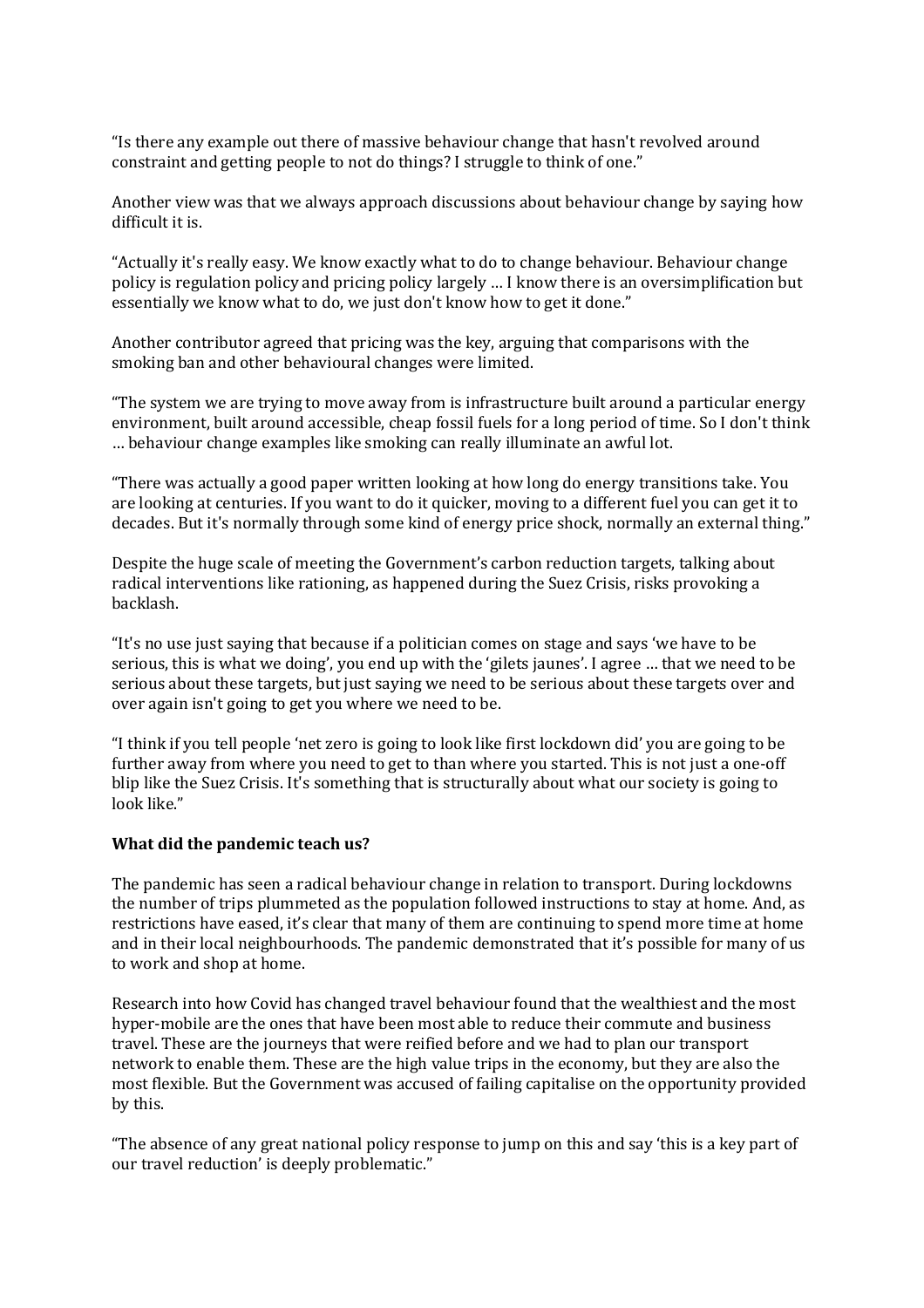It's not just business and commuting that people did differently. People shopped less often, but they didn't buy less stuff. People were shopping far less often for things like food.

"There are things we can do without any great pain which are about organising differently."

The increase in home working has resulted in more walking and a very small reduction in car ownership as people don't need so many vehicles, and could therefore been see as a route to delivering a positive behaviour change.

"But where are the incentives? It's an absolutely awful set of incentives for home working other than the saving you make on the commute. And yet we still continue to have tax breaks on company car ownership and so on in ways that we don't provide for home working."

The Government was also accused of failing to capitalise on the opportunity that Covid provided to promote active travel.

"We haven't been able to tool-up very quickly to take advantage of the massive increase in cycling, and I think a lot of that was down to the massive reduction in traffic levels that was there at the time. But we haven't been able to provide vast amounts of cycle lanes. We don't have the engineering capacity. We don't have a consultative capacity to deliver that rapidly. We've got to keep going but it will take a decade or so."

#### **Leadership is lacking**

Contributors argued that the Government was guilty of sending mixed messages to the public. On the one hand it wants to encourage greater use of active travel and public transport, but on the other it doesn't want to do anything that could be perceived as anti-car. For example, the Chancellor responded to rising fuel prices by cutting fuel duty by 5% in the Spring Statement while New Zealand decided to make public transport cheaper for its citizens. "It tells you everything about what the signals are from government."

## **Promoting public transport**

It was argued that if we are going to get people to go car-free then we need legislation to deliver a radical reorganisation of public transport.

"We need an integrated system like they enjoy in Switzerland, where all transport operators cooperate to give an integrated, comprehensive system which is the realistic alternative to the car.

"In Britain, outside London … public transport is fragmented, largely because of bus deregulation, and that fragmentation we must get rid of and that requires legislation."

Another contributor pointed out that the Swiss have the highest per capita carbon emissions in Europe, including from transport. And so do the Dutch, despite their comprehensive and integrated public transport system.

The reason is that "they do everything more". They may cycle and use public transport, but they also own large cars and they drive them long distances.

"We can provide people with lots and lots of choice for their local journeys, which these countries do, but it is the longest distance journeys and it is the cumulative journeys by the wealthier of the population in any country that we really are talking about to address the challenge that net zero provides to us."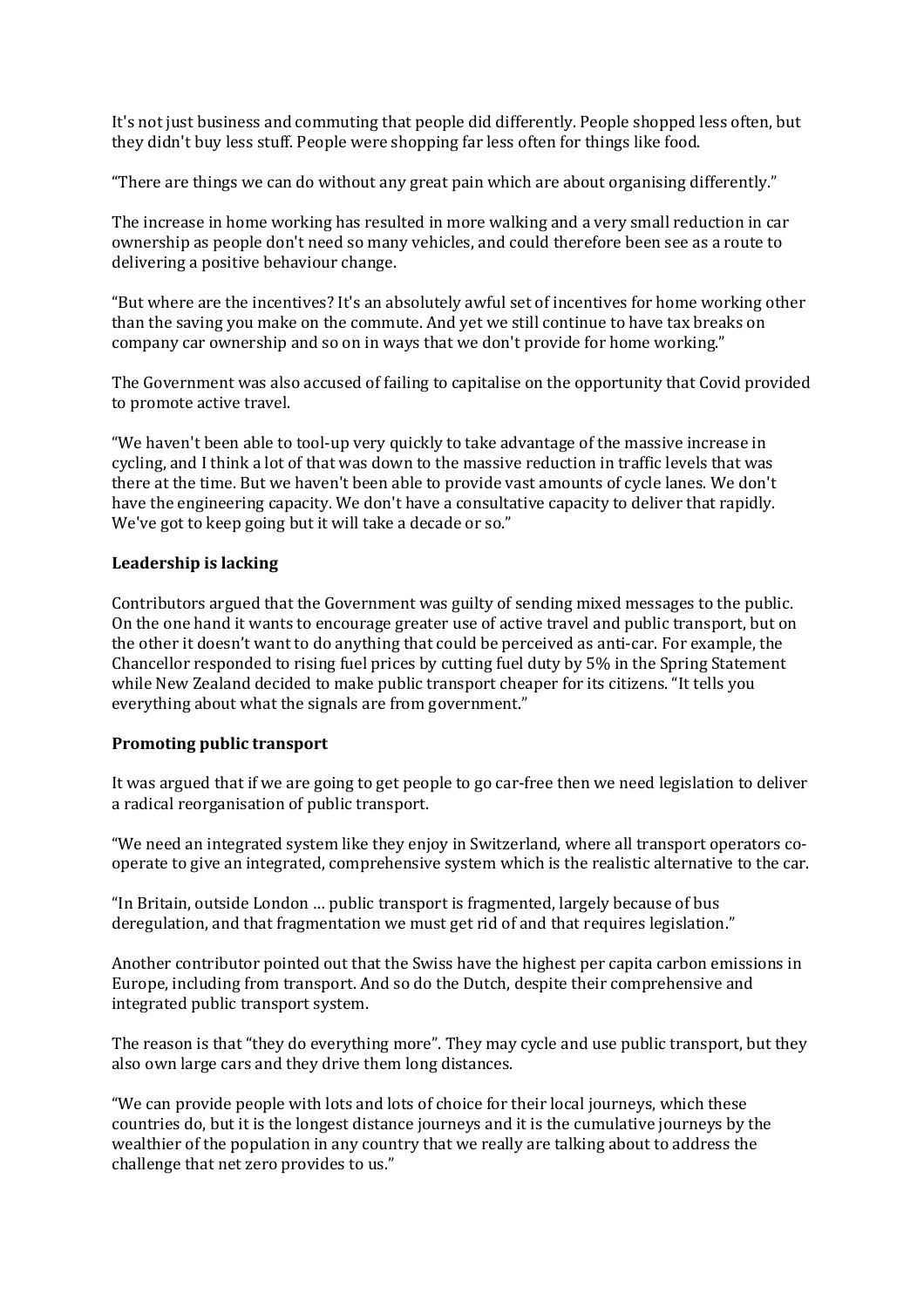Another contributor argued that buses are the only mode of transport that can be scaled up quickly enough to make a difference to carbon reduction by 2030, but the regulatory structure is not the thing that is holding this back.

"It isn't about changing ownership it's about getting a great deal more money spent on it. The bus industry can respond in the timescale but it requires an enormous increase in the amount of money being spent on it. Changing ownership of the companies may or may not help but it isn't the basic problem. The basic problem is lack of resource going into buses.

Another responded: "It needs that massive investment, but we can't just invest in the alternatives. We have to at the same time as providing those alternatives take more space and so on away from the car.

"That's the other example of Switzerland and the Netherlands. They've done great things to provide alternatives but they've done nothing actually to restrict the car or increase the cost of motoring at the same time."

One contributor asked whether the Government could support one or two demonstration areas where the bus offer could be dramatically improved to provide a viable alternative to cars. "What sort of networks could be put on at short notice to actually show that there are cheaper ways of getting around as part of a transition to not relying so much on cars?"

Another pointed out that some places, like Luxembourg, have made public transport free in order to incentivise behaviour change.

But another contributor countered: "I am certainly not in favour of that. It requires too much public money and will damage capital investment. What we do desperately need in this country outside London is much better public transport and fares systems, which are much, much simpler, controlled by regional authorities, and much cheaper than what we are paying outside London."

#### **Forums for discussing behaviour change**

Climate assemblies, citizens assemblies and juries have been formed to debate issues of concern. They are meant to be representative of the broader public, and provide people with a chance to learn about an issue and form opinions, culminating in some kind of formal output.

Climate Assembly UK brought together over 100 people from all walks of life and of all shades of opinion to discuss how the UK should meet its 2050 net zero target. Meanwhile, many local authorities have run them alongside their local climate emergency declarations.

Experience has shown that while most people would like less traffic and air pollution in their neighbourhoods, they're quite hesitant about giving up cars and they are quite hesitant about telling people they should give up cars. They tend to instead favour things that make the alternatives more feasible.

Importantly these forums can provide politicians with a mandate for action. It gives them a reassuring barometer of public opinion that goes beyond those who make the most noise. A citizens jury in Kendal, for example, supported the introduction of a 20mph limit in the town. The town council doesn't have the powers to implement this, but it has given councillors a mandate to take to the county council and there are now signs that it will happen.

"Providing that mandate is one of the ways they can help politicians make some of these difficult decisions that might go against the grain."